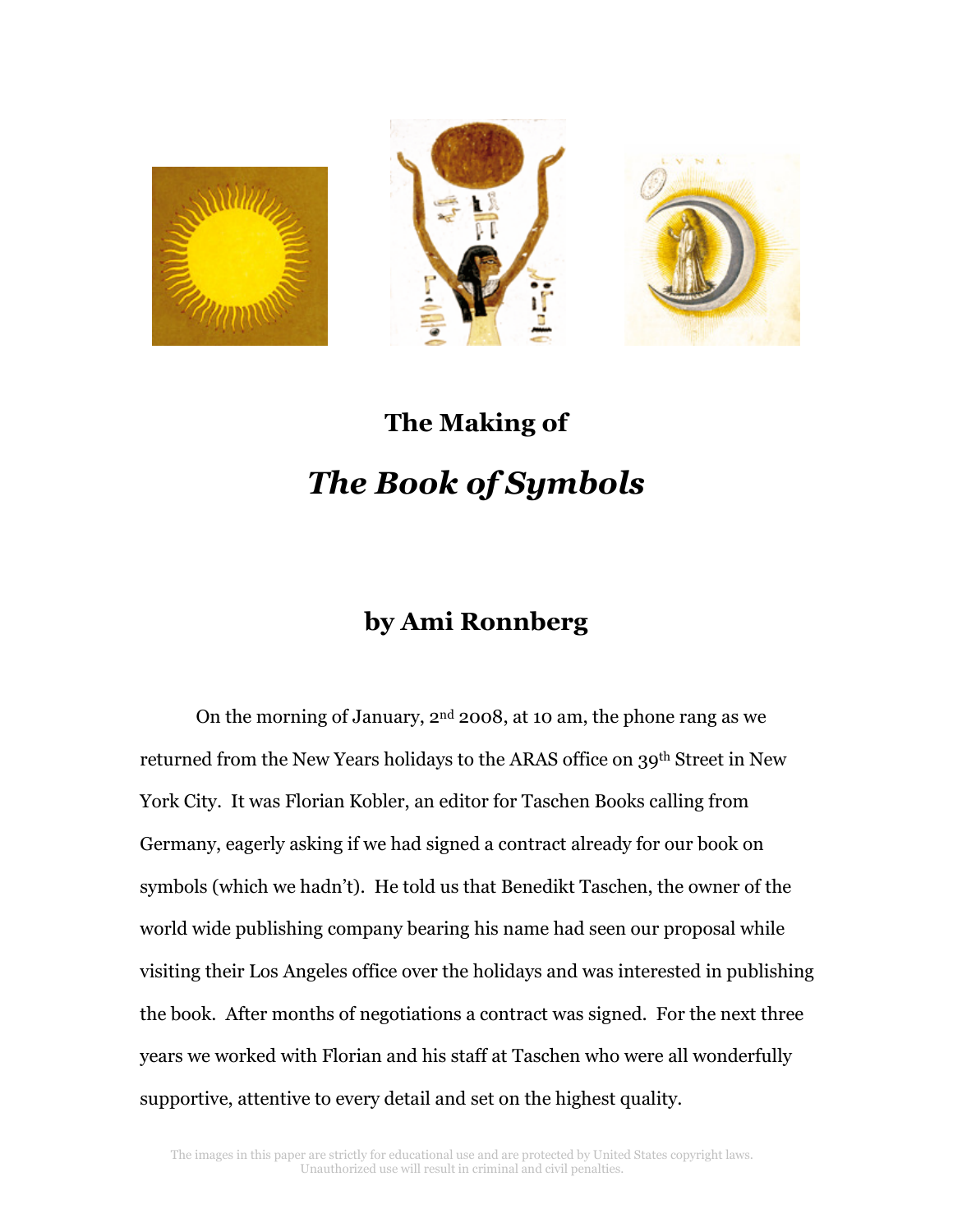This was eleven years after another surprise call, this time from Sam Bercholz, the Editor-in-Chief of Shambhala Publications who had previously published two volumes of the ARAS Encyclopedia of Archetypal Symbolism with two more volumes planned. He had always wanted to do a book on symbols and felt that the time was right as we were moving towards the year 2000. He wanted to name the book 1000 symbols for the New Millennium, to be published in time for the millennial shift. Initially, Thames & Hudson was to be co-publishing the book but for various reasons this was not to happen and a contract was never signed. By that time, board and staff had fallen in love with the project and we decided to continue with a great deal of faith and hope as well as much work. Perhaps a dream that one of the very first contributors told me early on may explain what gave us the courage. She dreamt that she was in a library and noticed a Jungian reference book. As she opened the book she found delicious fruits and nourishing beans falling off the pages for her to eat. In the same way we may eat the seeds of symbols and they will feed us.

During the years we were often asked why another book on symbols when there are so many and our answer was always the same: that there is no such book that includes images. Image is the language of the symbol. We are inundated by images as in no other time, and yet there seems to be a hunger for the deeper meaning, which is what makes them into symbols as they point to the mystery, to the unknown. Our editor Kathleen Martin, a Jungian analyst, brought her profound knowledge of the psyche to this project by adding a psychological understanding of the symbol, which is also something unique for a book on symbols. We were lucky to have three working artists as well as a singer/musician, adding their sensibility to the whole. They are Karen Arm, managing editor, Anne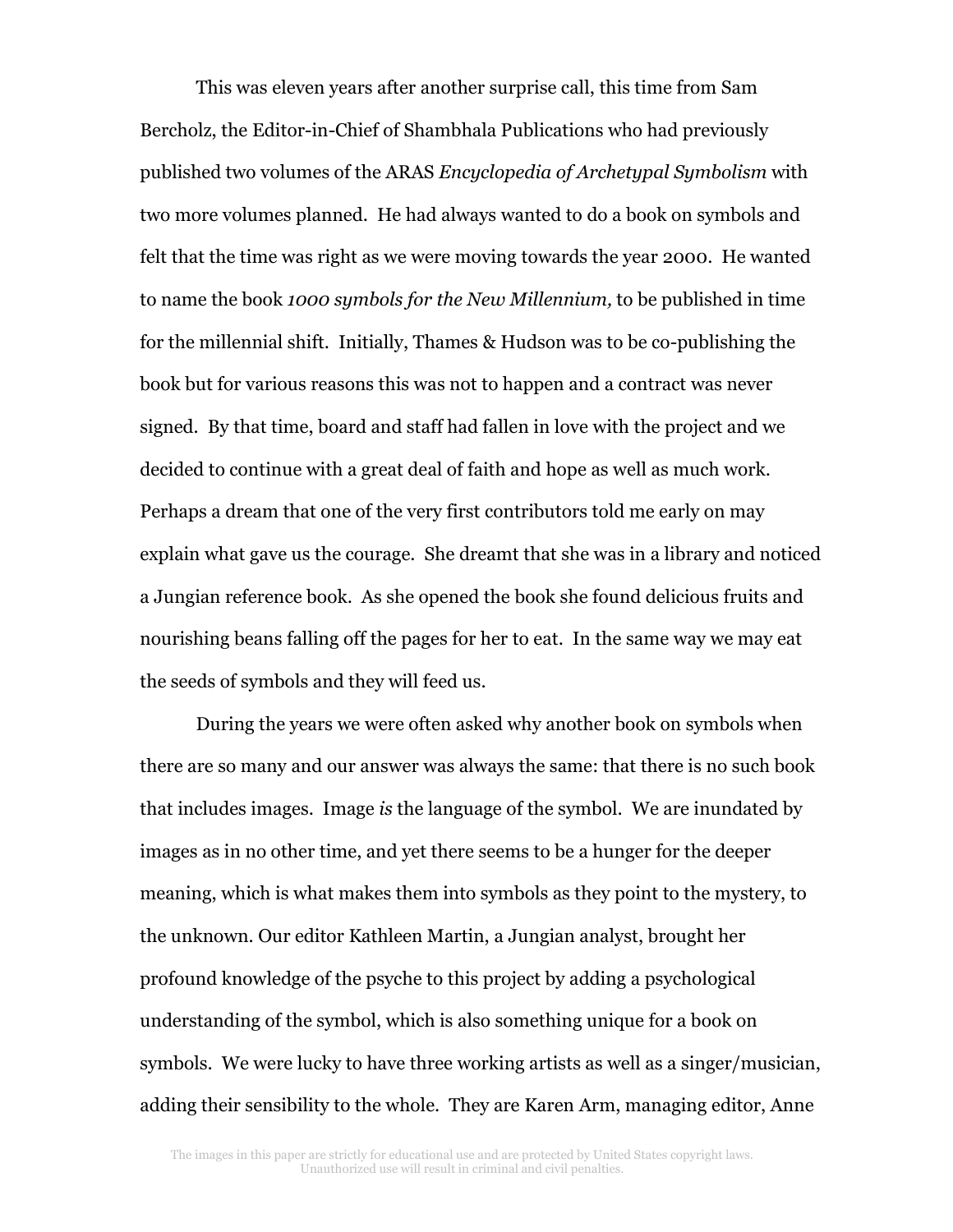Thulin and Kako Ueda, assistant editors, and Allison Langerak, online editor. The same wonderful team worked on this book for most of these years, which also explains the love that went into its preparation and hopefully can be felt in the result.

Much care, many lively discussions and at times even strong disagreements went into selecting the images, which became the one task we all shared and adored. On Tuesday mornings we would meet in the ARAS reading room to go through the images that we had gathered during the week - from the ARAS files of 17,000 images and our extensive collection of art books. Wherever we went during this time we looked for images - in bookstores, museums, art galleries, our friends' book collections as well as our own. We wanted to cover contemporary art as well as all kinds of media and cultures. For example, the entry on "snow" includes a quiet 19th century Japanese landscape by Hiroshige, snow flakes against a black door by Georgia O'Keeffe, a scientific photograph of a snow crystal and the ironic The Blizzard Ball Sale showing the artist David Hammons selling signed snow balls in New York City.

However, our very first task was to select the thousand symbols, which we did by asking each board member and staff to write down their hundred favorite symbols and combine them with lists of entries from all the many symbol dictionaries in the archive. Not too far into the project we realized that this vision of a thousand symbols for the new millennium had to be adjusted to reality. Even reducing the number of entries to about a third has resulted in a book of 807 pages. It was painful to let go of many essential symbols and in the end we had selected enough images to fit two more books.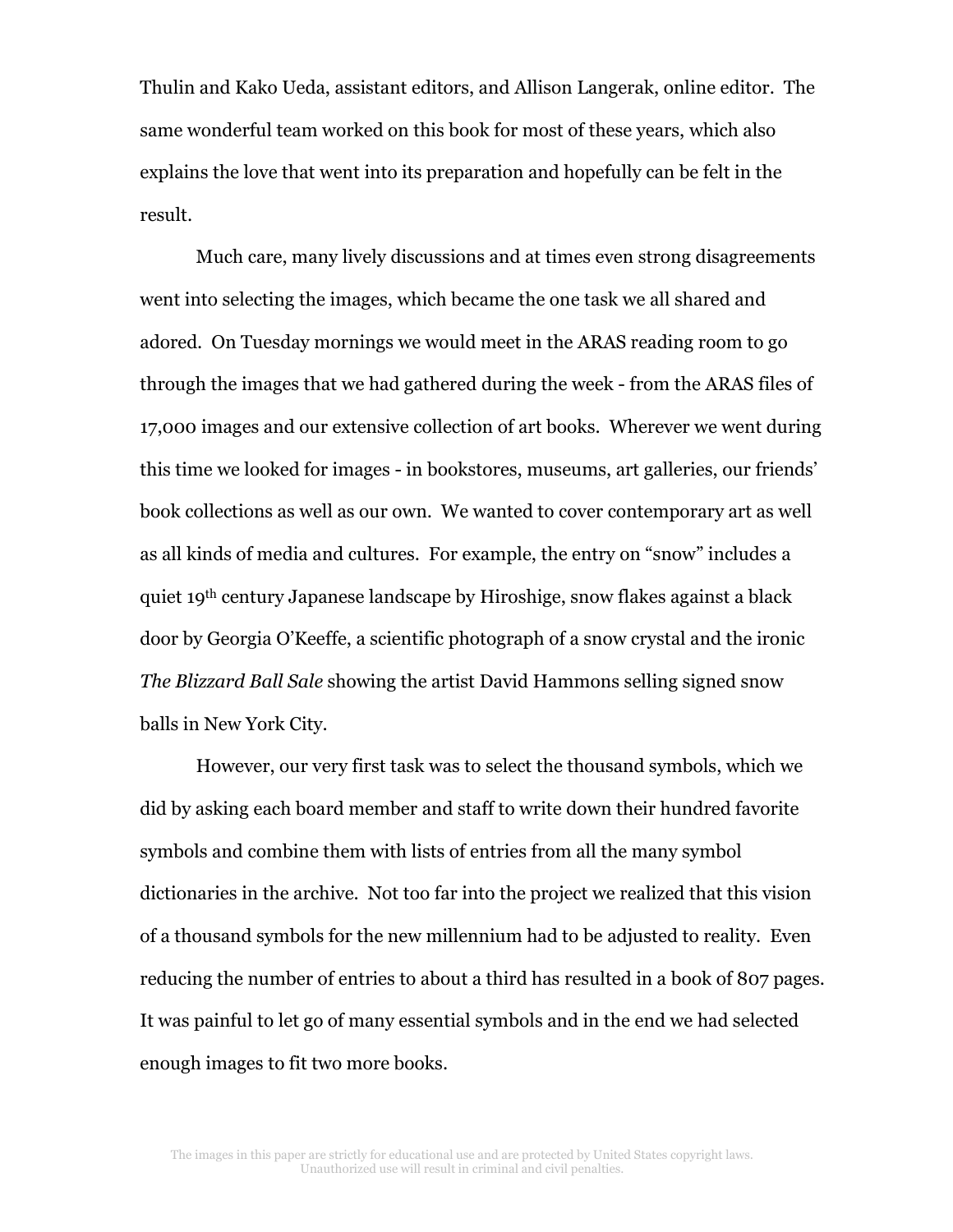In the history of the Archive and The Book of Symbols there is a long tradition of interest in images, which took root in a series of thematic conferences in Ascona, Switzerland named Eranos by its founder, Olga Froebe-Kapteyn. It was a delight to discover in her Preface to the printed lectures of the first conference a description that could also serve to introduce the writing in this book as well. She explains that the primary aim of the written texts was never a total treatment of the subject and writes "Their value is *evocative*. They touch upon unusual themes, facts, and analogies and in so doing evoke the great archetypal images." Finding the right essay writers sometimes came from unexpected encounters and always meant much interaction while introducing them to this unusual writing where we asked them to evoke a symbol in a few hundred words, to include the facts as well as the wonder and to suggest a psychological understanding while combining text and image. Often we went back and forth, refining or rewriting some essential points. It turned out to be quite a challenge and required much hard work. For this we are deeply grateful to the contributors who include a range of professions from academics, poets, to Jungian analysts.

Anyone who has tried to obtain permission of images and poetry for publication knows how complex and time-consuming this is – and expensive. It is true detective work to track down the owners of the artwork, which may have changed hands more than once since the original source was published or was never known. Private collectors were equally challenging to locate. Imagine then finding the source for almost 800 images from countries across the globe - from a Japanese monastery, where our Japanese speaking colleague managed to work out an agreement with the monks using an intermediary from a Japanese image archive connected to the National Museum of Japan - to a museum in Mongolia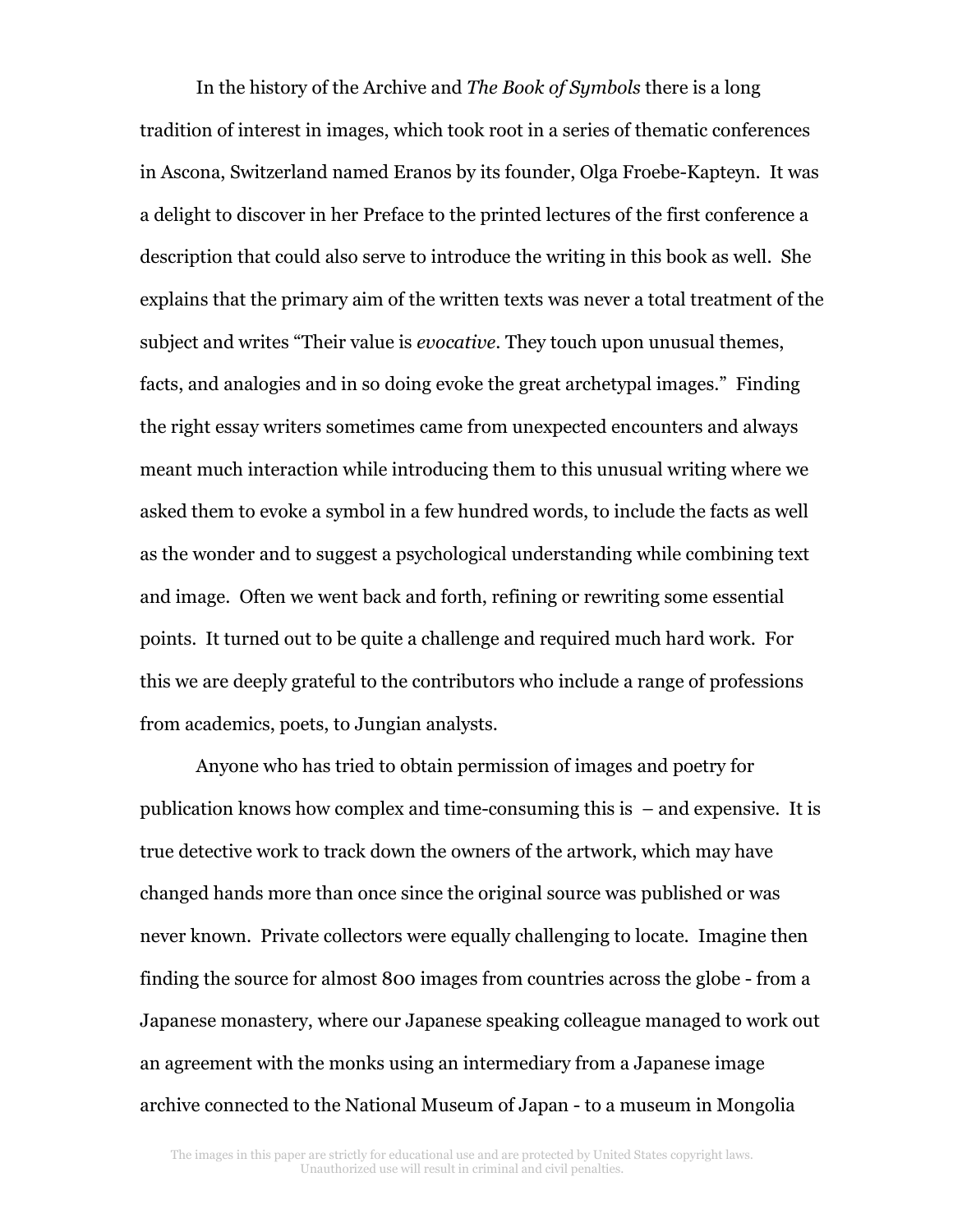where we happened to locate a British citizen who paved the way for our request by first visiting the museum and also suggesting we offer a small financial contribution, which was customary in this culture before going on to ask for permissions. Only a tiny fraction of our requests were refused in the end.

 In preparing the many details, there was always a sense of gathering and organizing a symbolic world, where every aspect had its own importance. At the very end, another contributor told me a dream that he had about the book. This writer had helped us to read through the entire text for fact checking - from art historical details, scientific information, to the spelling of foreign names - and when he woke up he had the sense that the dream reflected the organic structure of how this book had taken form. He dreamt that when he opened the book the first image had been replaced by the main image from the tree chapter, which is a painting by Georgia O'Keeffe. It shows the unusual perspective of looking up into the crown of the tree, its branches reaching into the starry sky. In the dream it seemed that each individual entry was like the branch of a tree that somehow grew from its heart, the core of the trunk of that Tree. This is the Tree of Life containing all the symbols and we hope it will continue to grow as this book is now published.



The images in this paper are strictly for educational use and are protected by United States copyright laws. Unauthorized use will result in criminal and civil penalties.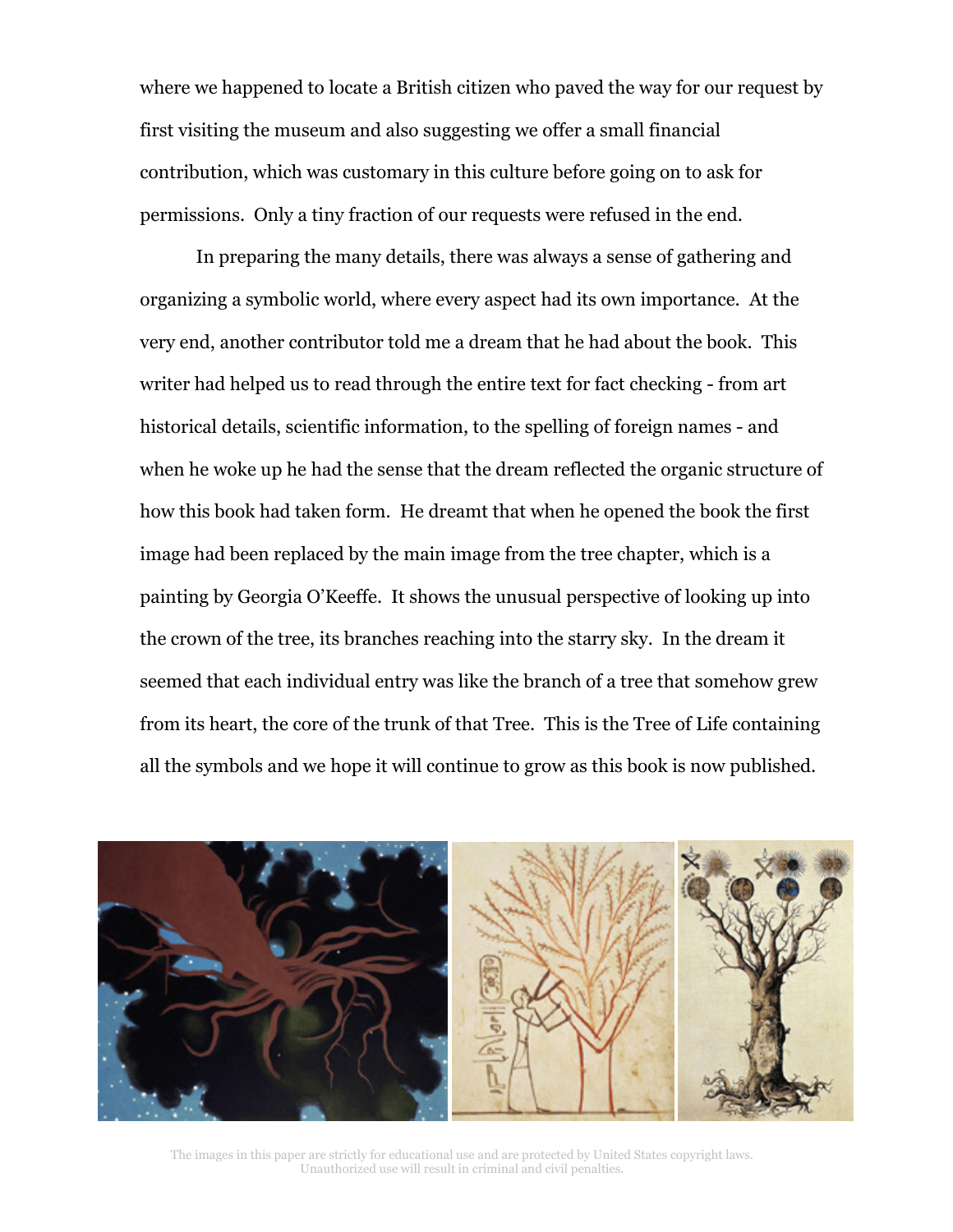## CAPTIONS FOR THE IMAGES IN THIS ARTICLE:



Jyoti (Light). Spirit and matter—the transparency of consciousness and the crystallization of light as form coalesce in the golden disk of the sun. Tempura painting with gold, ca. 18th century, India.



In a cosmic feat of levitation, the goddess "She who annihilates" raises the orange-black globe of the sun above the worshipping horizons of the east and the west. Detail from a wall painting in the tomb of Ramses VI, ca. 1145-37 B.C.E., Valley of the Kings, Egypt.



The formidable and invigorating power of the feminine as mediator and image of the self is embodied by the figure of Luna standing in the curve of the crescent moon. From the wedding book Le nozze di Constantio Sforza e Camilla d'Aragona, 1480, Italy.



The Lawrence Tree by Georgia O'Keeffe seen in a dream by one of the contributors as the organic structure of The Book of Symbols.. Oil on canvas, 1919, United States.